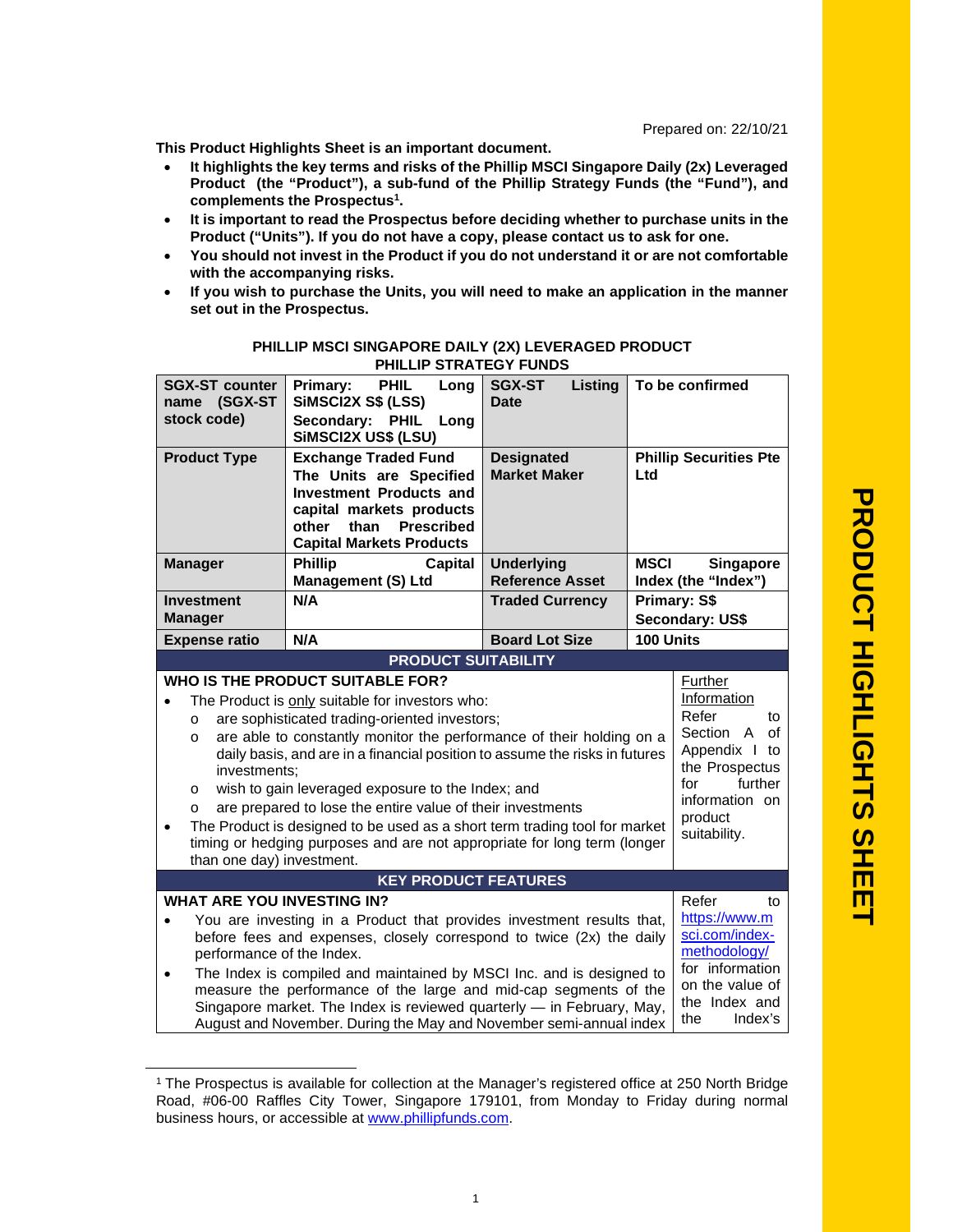|                                                                                                                                                                                            | reviews, the Index is rebalanced and the large and mid capitalisation                                                                                                                                                                                                                                                                                                                                                                                                                                                                                                                                  | construction                                                                                                                                                                                                                              |
|--------------------------------------------------------------------------------------------------------------------------------------------------------------------------------------------|--------------------------------------------------------------------------------------------------------------------------------------------------------------------------------------------------------------------------------------------------------------------------------------------------------------------------------------------------------------------------------------------------------------------------------------------------------------------------------------------------------------------------------------------------------------------------------------------------------|-------------------------------------------------------------------------------------------------------------------------------------------------------------------------------------------------------------------------------------------|
|                                                                                                                                                                                            | cutoff points are recalculated.<br>Distributions, if any, will be determined by the Manager. To the extent that<br>any distributions will be determined by the Manager, such distributions will<br>be declared annually to investors in September of each year or at such<br>other times as the Manager may determine.                                                                                                                                                                                                                                                                                 | methodology.                                                                                                                                                                                                                              |
|                                                                                                                                                                                            | <b>Investment Strategy</b>                                                                                                                                                                                                                                                                                                                                                                                                                                                                                                                                                                             |                                                                                                                                                                                                                                           |
| $\bullet$<br>$\bullet$                                                                                                                                                                     | The Manager employs a combination of futures-based synthetic<br>replication and direct investment into the underlying Index Securities.<br>Futures-based synthetic replication will be carried out by investing directly<br>in the SiMSCI Futures to obtain the required exposure to the Index. To                                                                                                                                                                                                                                                                                                     | Refer<br>to<br>Section<br>B<br>οf<br>Appendix I to<br>the Prospectus                                                                                                                                                                      |
| ٠<br>٠                                                                                                                                                                                     | the extent that certain SiMSCI Futures are held to expiration, they will be<br>cash settled and there will be no physical delivery.<br>The Manager will be investing directly into the underlying Index Securities<br>in substantially the same weightings as reflected in the Index. The<br>combined exposure (notional exposure to the SiMSCI Futures plus<br>exposure to the underlying Index Securities) would be approximately<br>200% of the Net Asset Value of the Product.<br>In entering into the SiMSCI Futures, the Manager anticipates that no more                                        | setting out the<br>description<br>οt<br>the investment<br>objective,<br>approach and<br>strategy of the<br>Product.                                                                                                                       |
|                                                                                                                                                                                            | than 30% of the Net Asset Value of the Product from time to time will be<br>placed in the futures margin account balance to support the Product's<br>positions in SiMSCI Futures.                                                                                                                                                                                                                                                                                                                                                                                                                      |                                                                                                                                                                                                                                           |
|                                                                                                                                                                                            | Subject to the provisions of the Code, the Manager may also invest into<br>unlisted securities (such as fixed income/money market funds) and fixed<br>income/money market ETFs. Such unlisted securities and/or ETFs may<br>include those managed by the Manager. The Product's total exposure to<br>financial derivative instruments will not exceed 200% of its Net Asset<br>Value (i) at the time of daily rebalancing of the Product; and (ii) between<br>each daily rebalancing, unless due to market movements. For the<br>calculation of global exposure, the commitment approach will be used. |                                                                                                                                                                                                                                           |
|                                                                                                                                                                                            | The Product will rebalance its position on a day when the SGX-ST and<br>the SGX-DT are open for trading (i.e. a business day). On such days, the<br>Product will seek to rebalance its portfolio at or near the close of trading<br>of the T session on the SGX-DT, by increasing exposure in response to<br>the Index's daily gains or reducing exposure in response to the Index's<br>daily losses, so that its daily leveraged exposure ratio to the Index is<br>consistent with the Product's investment objective.                                                                                |                                                                                                                                                                                                                                           |
|                                                                                                                                                                                            | <b>Parties Involved</b>                                                                                                                                                                                                                                                                                                                                                                                                                                                                                                                                                                                |                                                                                                                                                                                                                                           |
| $\bullet$<br>$\bullet$                                                                                                                                                                     | WHO ARE YOU INVESTING WITH?<br>The Manager is Phillip Capital Management (S) Ltd.<br>The Trustee and Registrar is HSBC Institutional Trust Services<br>(Singapore) Limited.<br>The Custodian is The Hongkong and Shanghai Banking Corporation<br>Limited.                                                                                                                                                                                                                                                                                                                                              | Refer<br>to<br>Paragraphs<br>8.1, 8.2, 8.5,<br>8.6 and 8.8 of<br>the Prospectus<br>further<br>for<br>information on<br>the role and<br>responsibilities<br>of<br>these<br>entities<br>and<br>what happens<br>if they become<br>insolvent. |
|                                                                                                                                                                                            | <b>KEY RISKS</b>                                                                                                                                                                                                                                                                                                                                                                                                                                                                                                                                                                                       |                                                                                                                                                                                                                                           |
| WHAT ARE THE KEY RISKS OF THIS INVESTMENT?<br>The price of Units and any income earned on the Units may go down as<br>well as up, and you may not get back the amount you have invested in |                                                                                                                                                                                                                                                                                                                                                                                                                                                                                                                                                                                                        | Refer<br>to<br>Paragraphs<br>6<br>and 7 of, and<br>Section H of                                                                                                                                                                           |

**T**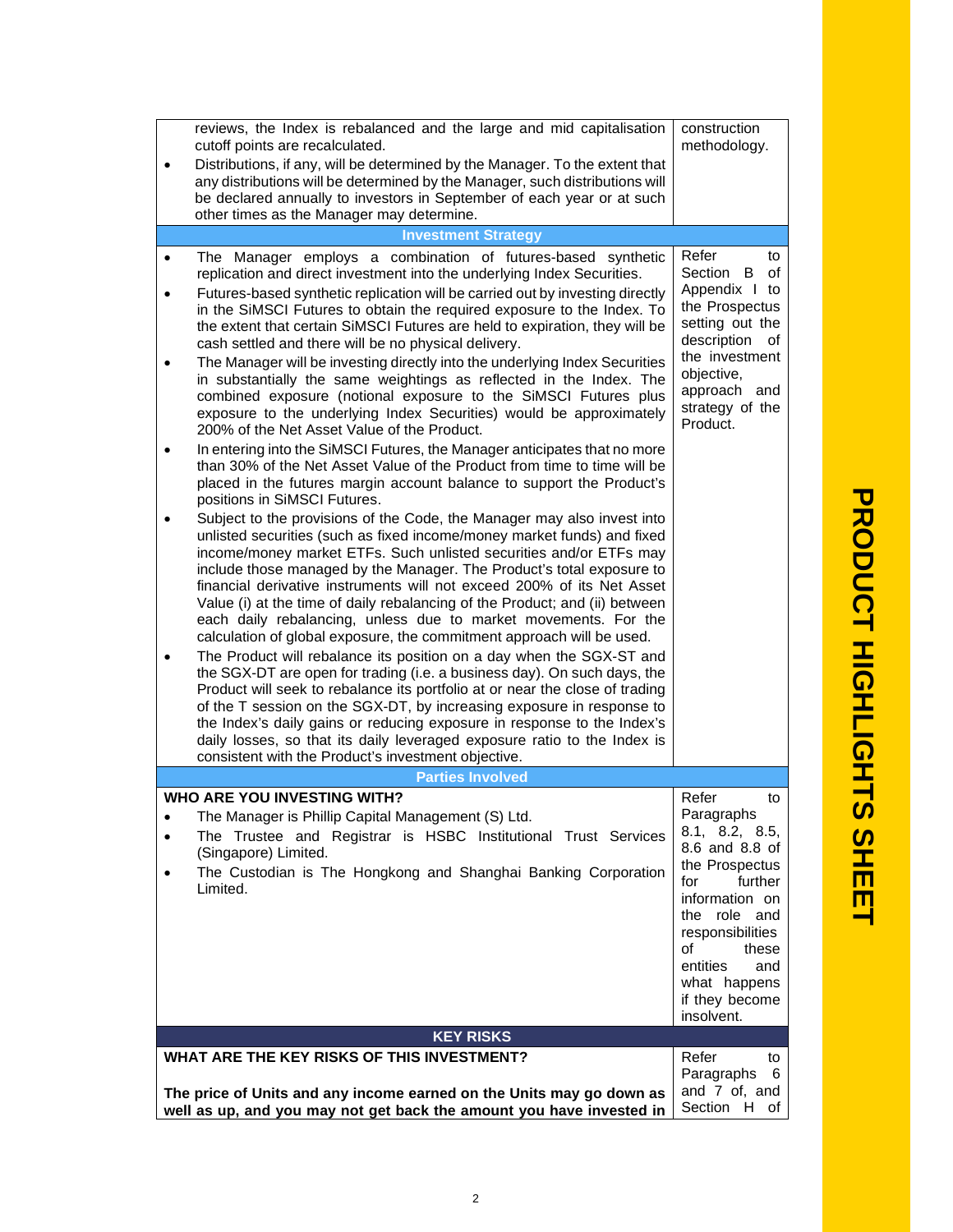| the Product. The risk factors below may cause you to lose some or all of<br>your investment. However, these risk factors identified are not<br>exhaustive and you should refer to the Prospectus for a fuller description<br>of the risk factors. |                  | Appendix I to,<br>the Prospectus<br>further<br>for<br>information on<br>the risks of the<br>Product.                                                                                                                                                                                                                                                                                                                                                                                                                                                                                                                                                                                                                                                                                                                                                                                                                                                                                                                                                                                                                                                                                                                                                                                                                                                                                                                                                                                                                                                                                                                                                                                                                                                        |                                                                                                                                       |
|---------------------------------------------------------------------------------------------------------------------------------------------------------------------------------------------------------------------------------------------------|------------------|-------------------------------------------------------------------------------------------------------------------------------------------------------------------------------------------------------------------------------------------------------------------------------------------------------------------------------------------------------------------------------------------------------------------------------------------------------------------------------------------------------------------------------------------------------------------------------------------------------------------------------------------------------------------------------------------------------------------------------------------------------------------------------------------------------------------------------------------------------------------------------------------------------------------------------------------------------------------------------------------------------------------------------------------------------------------------------------------------------------------------------------------------------------------------------------------------------------------------------------------------------------------------------------------------------------------------------------------------------------------------------------------------------------------------------------------------------------------------------------------------------------------------------------------------------------------------------------------------------------------------------------------------------------------------------------------------------------------------------------------------------------|---------------------------------------------------------------------------------------------------------------------------------------|
|                                                                                                                                                                                                                                                   |                  | <b>Market and Credit Risks</b>                                                                                                                                                                                                                                                                                                                                                                                                                                                                                                                                                                                                                                                                                                                                                                                                                                                                                                                                                                                                                                                                                                                                                                                                                                                                                                                                                                                                                                                                                                                                                                                                                                                                                                                              |                                                                                                                                       |
|                                                                                                                                                                                                                                                   |                  | You are exposed to market risk.                                                                                                                                                                                                                                                                                                                                                                                                                                                                                                                                                                                                                                                                                                                                                                                                                                                                                                                                                                                                                                                                                                                                                                                                                                                                                                                                                                                                                                                                                                                                                                                                                                                                                                                             |                                                                                                                                       |
|                                                                                                                                                                                                                                                   | O                | The Net Asset Value of the Units will fluctuate with changes in the<br>market value of the securities and/or Futures Contracts held by the<br>Product. Investors in the Product are exposed to the same risks that<br>investors who invest directly in the securities and/or Futures<br>Contracts would face.                                                                                                                                                                                                                                                                                                                                                                                                                                                                                                                                                                                                                                                                                                                                                                                                                                                                                                                                                                                                                                                                                                                                                                                                                                                                                                                                                                                                                                               |                                                                                                                                       |
|                                                                                                                                                                                                                                                   |                  | <b>Liquidity Risks</b>                                                                                                                                                                                                                                                                                                                                                                                                                                                                                                                                                                                                                                                                                                                                                                                                                                                                                                                                                                                                                                                                                                                                                                                                                                                                                                                                                                                                                                                                                                                                                                                                                                                                                                                                      |                                                                                                                                       |
|                                                                                                                                                                                                                                                   | O                | <b>Creation and Redemption through Participating Dealers.</b><br>Investors may generally not create or redeem Units directly with the<br>Manager and in any event can only create or redeem Units through<br>Participating Dealers if investors are clients of the relevant<br>Participating Dealer. The Participating Dealers are under no<br>obligation to agree to do so on behalf of any investor and may<br>impose terms and conditions in connection with such creation or<br>redemption orders from investors. Each Participating Dealer may, in<br>its absolute discretion, refuse to accept a creation order from an<br>investor and can charge such fees as it may determine.                                                                                                                                                                                                                                                                                                                                                                                                                                                                                                                                                                                                                                                                                                                                                                                                                                                                                                                                                                                                                                                                     | Refer<br>to<br>Paragraph<br>6.10<br>οf<br>the<br>Prospectus for<br>situations<br>in<br>which trading<br>of Units may be<br>suspended. |
|                                                                                                                                                                                                                                                   |                  | <b>Product-Specific Risks</b>                                                                                                                                                                                                                                                                                                                                                                                                                                                                                                                                                                                                                                                                                                                                                                                                                                                                                                                                                                                                                                                                                                                                                                                                                                                                                                                                                                                                                                                                                                                                                                                                                                                                                                                               |                                                                                                                                       |
|                                                                                                                                                                                                                                                   | O<br>O<br>O<br>O | You are exposed to long term holding risk.<br>The Product is not intended for holding longer than one day as the<br>performance of the Product over a period longer than one day will<br>very likely differ in amount and possibly direction from the leveraged<br>performance of the Index over that same period (e.g. the loss may<br>be more than twice the fall in the Index).<br>You are exposed to path dependency risk.<br>The Product should not be equated with seeking a leveraged<br>position for periods longer than a day. Investors in the Product<br>should note that the point-to-point accumulated performance of the<br>historical daily leveraged performance of the Index over a certain<br>period may not be twice the point-to-point performance of the Index<br>over the same period of time due to the effect of "path dependency"<br>and compounding of the daily returns of the Index.<br>Investors should exercise caution when holding the Product for<br>longer than the rebalancing interval, i.e. one business day. The<br>performance of the Product, when held overnight, may deviate from<br>the leveraged performance of the Index.<br>Investors should note that due to the effect of "path dependency"<br>and compounding of the daily returns of the Index, the performance<br>of the Index multiplied by two (and as a result the performance of<br>the Product before deduction of fees and expenses) for periods<br>longer than a single day, especially in periods of market volatility<br>which has a negative impact on the accumulative return of the<br>Product, may not be twice the return of the Index and may be<br>completely uncorrelated to the extent of change of the Index over<br>the same period. |                                                                                                                                       |
|                                                                                                                                                                                                                                                   |                  | <b>FEES AND CHARGES</b>                                                                                                                                                                                                                                                                                                                                                                                                                                                                                                                                                                                                                                                                                                                                                                                                                                                                                                                                                                                                                                                                                                                                                                                                                                                                                                                                                                                                                                                                                                                                                                                                                                                                                                                                     |                                                                                                                                       |
|                                                                                                                                                                                                                                                   |                  | WHAT ARE THE FEES AND CHARGES OF THIS INVESTMENT?                                                                                                                                                                                                                                                                                                                                                                                                                                                                                                                                                                                                                                                                                                                                                                                                                                                                                                                                                                                                                                                                                                                                                                                                                                                                                                                                                                                                                                                                                                                                                                                                                                                                                                           | Refer<br>to<br>Paragraph<br>19                                                                                                        |
| Payable directly by Participating Dealers<br><b>Creation of Units</b>                                                                                                                                                                             |                  | and Section A<br>of Appendix I to                                                                                                                                                                                                                                                                                                                                                                                                                                                                                                                                                                                                                                                                                                                                                                                                                                                                                                                                                                                                                                                                                                                                                                                                                                                                                                                                                                                                                                                                                                                                                                                                                                                                                                                           |                                                                                                                                       |

**T**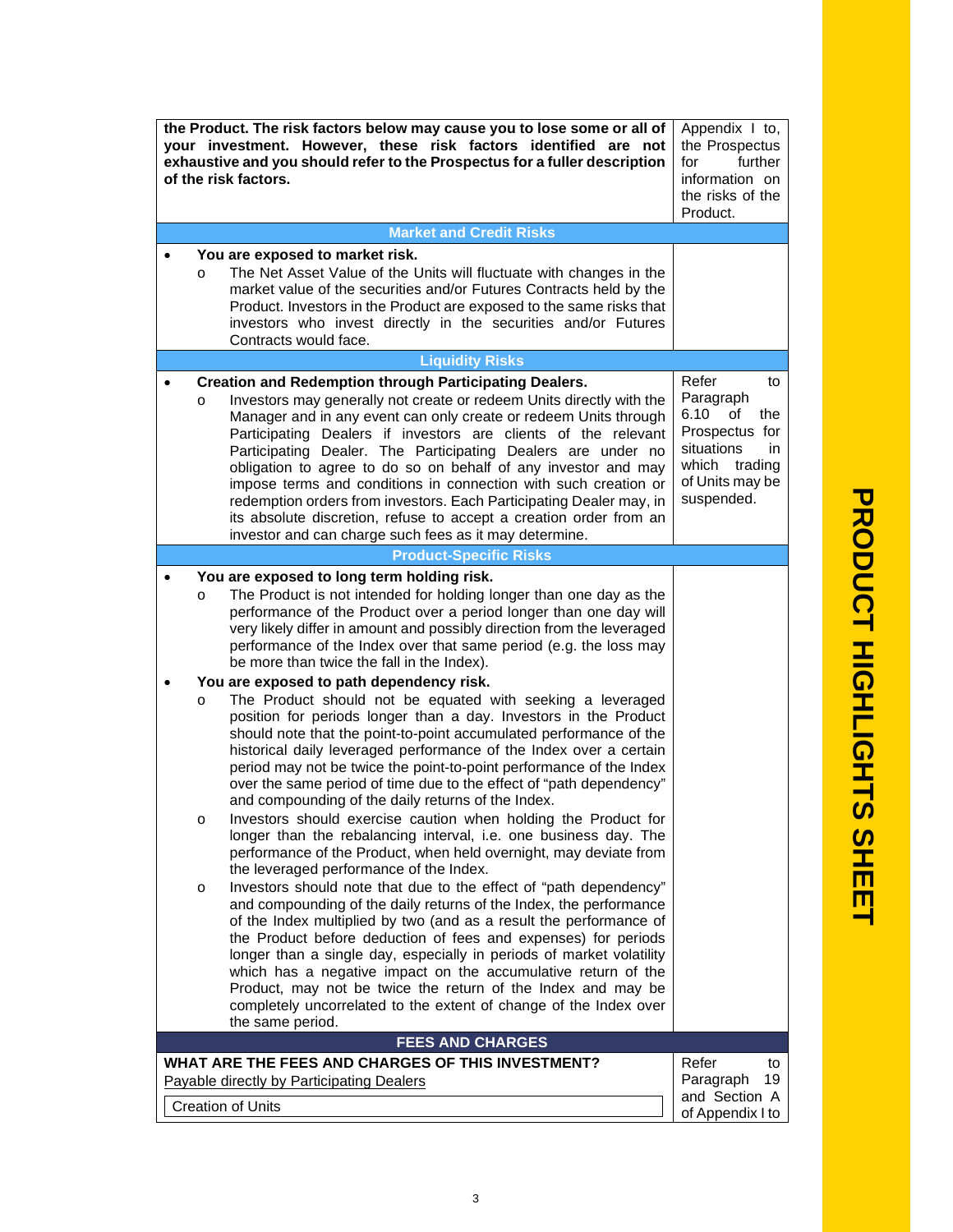| Transaction Fee                        | S\$450 per Application (in cash). | the Prospectus                                  |
|----------------------------------------|-----------------------------------|-------------------------------------------------|
| Application<br><b>Cancellation Fee</b> | S\$2,500 per Application.         | further<br>for<br>information on<br>and<br>fees |
| <b>Extension Fee</b>                   | S\$2,500 per Application.         | charges.                                        |
| <b>Redemption of Units</b>             |                                   |                                                 |
| <b>Transaction Fee</b>                 | S\$450 per Application (in cash). |                                                 |
| Application<br><b>Cancellation Fee</b> | S\$2,500 per Application.         |                                                 |
| <b>Extension Fee</b>                   | S\$2,500 per Application.         |                                                 |

The above fees and charges payable by the Participating Dealers may be passed on to investors in full or in part, depending on the relevant Participating Dealer.

Payable directly by Investors Dealing in Units on the SGX-ST

| Subscription/<br><b>Redemption Fee</b>                            | Nil.                                                                                                                                                                                                                                                                                                                                                                                                                                                                               |
|-------------------------------------------------------------------|------------------------------------------------------------------------------------------------------------------------------------------------------------------------------------------------------------------------------------------------------------------------------------------------------------------------------------------------------------------------------------------------------------------------------------------------------------------------------------|
| <b>Brokerage</b>                                                  | Market rates. Investors will have to bear brokerage<br>fees charged by their stockbrokers.                                                                                                                                                                                                                                                                                                                                                                                         |
| Clearing fee and<br>SGX access fee                                | Currently the clearing fee and SGX access fee for<br>trading Units on the SGX-ST are 0.0325% and<br>0.0075% of the transaction value respectively and<br>subject to the prevailing goods and services tax.<br>These fees are subject to change at SGX-ST's<br>discretion.                                                                                                                                                                                                          |
|                                                                   | Payable by the Product from invested proceeds                                                                                                                                                                                                                                                                                                                                                                                                                                      |
| Manager's Fee                                                     | 0.90% per annum of the Net Asset Value of the<br>Product. Maximum of 1.20% per annum of the Net<br><b>Asset Value</b>                                                                                                                                                                                                                                                                                                                                                              |
| <b>Trustee's Fee</b>                                              | Up to 0.04% per annum of the Net Asset Value of the<br>Product, subject to a minimum of S\$10,000 per<br>annum for Year 1 & Year 2, and S\$15,000 per annum<br>for Year 3 onwards. Maximum of 0.05% per annum of<br>the Net Asset Value                                                                                                                                                                                                                                            |
| <b>Custodian Fee</b>                                              | The Custodian Fee may exceed 0.10% per annum of<br>the Net Asset Value of the Product depending on,<br>amongst others, the size of the Product and the<br>number of transactions carried out.                                                                                                                                                                                                                                                                                      |
| Other fees and<br>charges                                         | Other fees and charges include fund administration<br>and valuation fees, legal fees, audit fees, transaction<br>fees, accounting fees, licensing fees, transaction<br>processing and cash processing fees. Such fees and<br>charges are subject to agreement with the relevant<br>parties and may amount to or exceed 0.10% per<br>annum of the Net Asset Value of the Product,<br>depending on the proportion each fee or charge bears<br>to the Net Asset Value of the Product. |
|                                                                   | <b>CONTACT INFORMATION</b>                                                                                                                                                                                                                                                                                                                                                                                                                                                         |
| <b>HOW DO YOU CONTACT US?</b><br>telephone number (65) 6230 8133. | If you have questions concerning the Product, you may call the Manager at                                                                                                                                                                                                                                                                                                                                                                                                          |

<u>प</u> **R O D U C T** エ<br>G **H LIG H T** <u>က</u> <u>က</u> **H E E T**